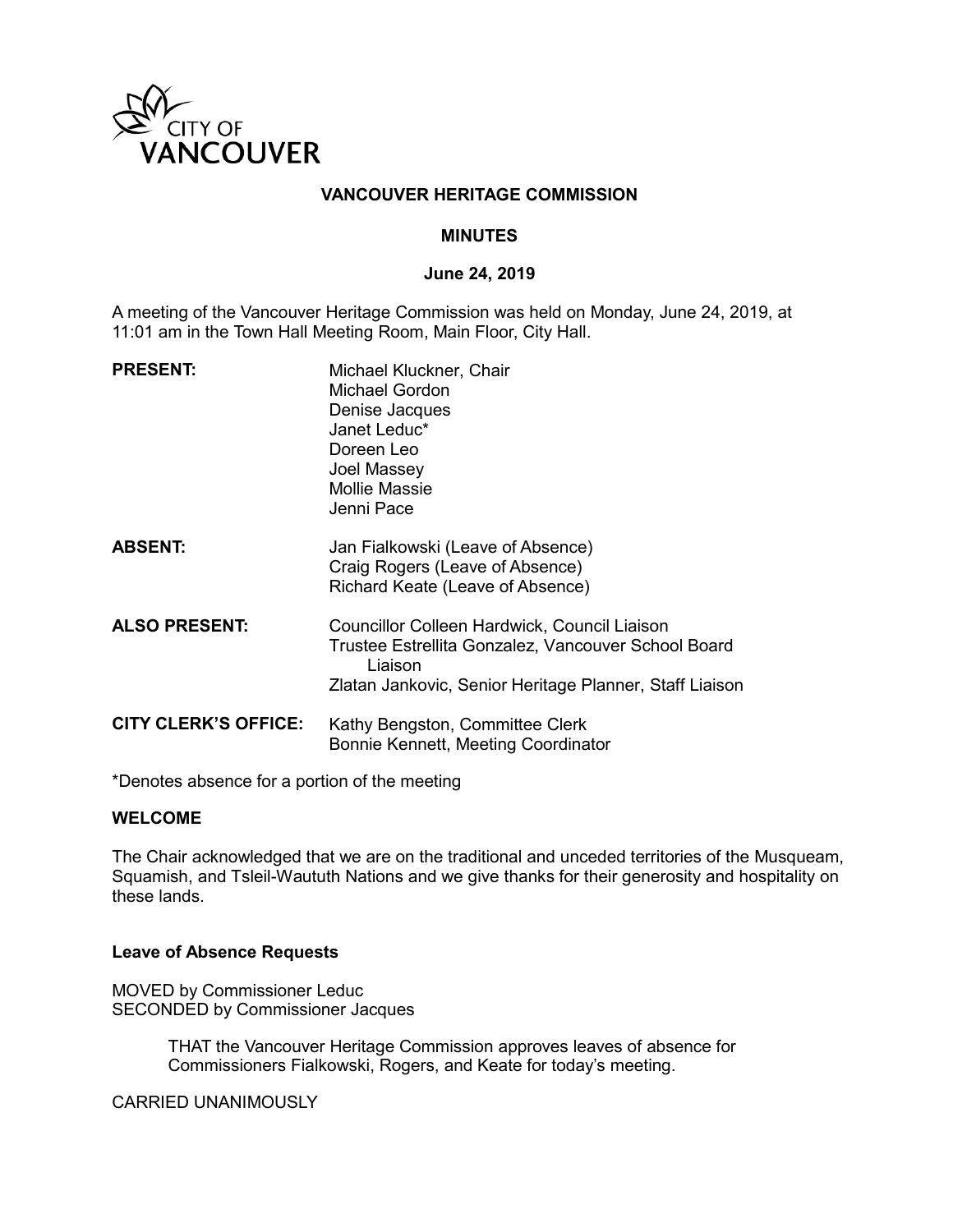#### **Approval of Minutes**

MOVED by Commissioner Massie SECONDED by Commissioner Leo

> THAT the minutes of the Vancouver Heritage Commission meeting held on May 13, 2019, be approved as amended on page 4 in the motion for item 3 to add the words "and for appropriate signage" at the end of the last FURTHER THAT in the motion so that the motion will read:

FURTHER THAT the Commission suggests that the applicant investigate opportunities for complementary mosaic tile treatments and colours to enhance the relationship between the heritage building and the new building and for appropriate signage.

CARRIED UNANIMOUSLY

#### **1. Business Arising from the Minutes**

None.

#### **2. 52-60 East Hastings Street – Wright Building VHR "C" Pre-Application Workshop**

Issues:

- Statement of Significance and Area Context Statement
- Design Options
- Heritage Impact Assessment

Applicant: Jennifer Marshall, Architect, Urban Arts Architecture

Staff: Zlatan Jankovic, Senior Heritage Planner, City of Vancouver Paul Cheng, Senior Development Planner, City of Vancouver

Staff and the applicant provided an overview of the application and responded to questions. Discussion during the workshop included:

- appreciation and support of the proposed application including the saw tooth character and schematic design;
- concerns with the use of the word colonialism and its application to all post-contact architecture and history;
- questions of what reconciliation will mean and how it will be successful as the City moved forward;
- the need for a new and revised Statement of Significance for the Wright Building to include the cultural and historical significance of the site, especially its location on the "canoe route" near Lek'Liki;
- inclusion of a historical and educational piece inside the building to explain the evolution of the site in the broader context of the Downtown for both Indigenous and non-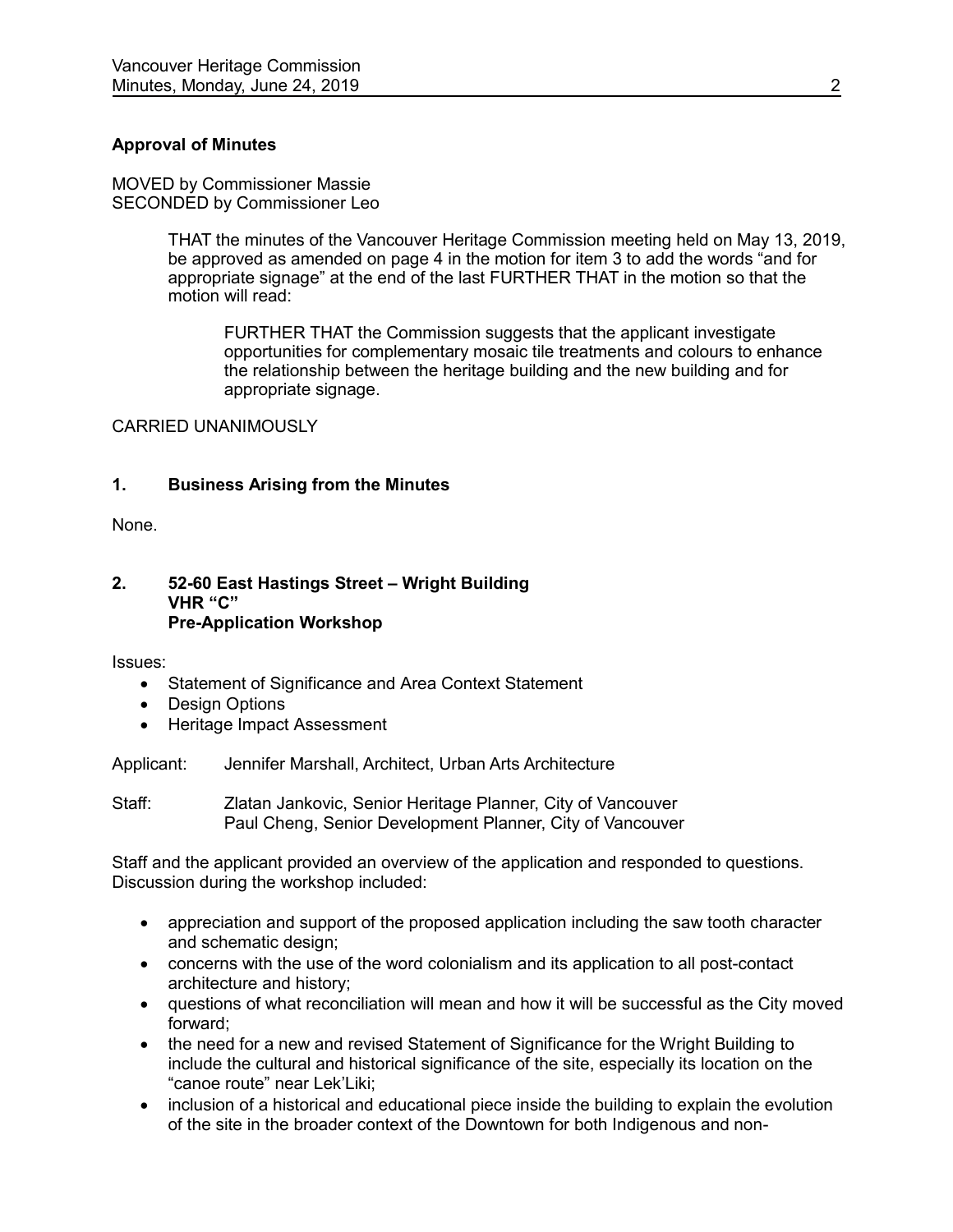Indigenous residents, including the Single Room Occupancy (SRO) history of the Wright Building;

- general support for the retention just of the "relic" column of the hotel on the west side of the site, and strong support for the retention of the hotel's west wall as the support for an art piece, rather than support for the retention of the Wright Building's entire façade or the building itself; and
- strong support for the Esemkwu concept a blanket wrapping a longhouse, using the same white brick facing as the hotel's.

**\* \* \* \* \*** 

The Commission recessed at 1:17 pm and reconvened at 1:31 pm.

**\* \* \* \* \*** 

## **3. Staff Update**

## **a) 2019 City of Vancouver Heritage Awards**

Maxine Schleger, Heritage Planning Analyst, provided a brief overview of the 2019 City of Vancouver Heritage Awards and responded to questions. Report on file.

## **b) Commission Member Roles**

Zlatan Jankovic, Senior Heritage Planner, advised that Tina Penney, Director of Legislative Operations, will provide a presentation regarding the role of Commissioners and the Commission's terms of reference at the next meeting on July 15, 2019.

## **c) Heritage Revitalization Agreements**

Zlatan Jankovic, Senior Heritage Planner, provided a brief overview on Heritage Revitalization Agreement (HRA) and agreed to come back to the Commission at a future meeting to discuss some identified issues and how should this heritage conservation tool be best utilized in the future.

## **4. New Business**

## **a) 1540 Yew Street**

Commissioner Kluckner, requested more information on the status of the apartment building at 1540 Yew Street, noting concern about properties that have not been flagged as having potential heritage value. Zlatan Jankovic, Senior Heritage Planner, provided a brief update indicating a development permit application is ready for approval.

## **b) Upcoming Walking Tour**

Commissioner Gordon reminded the Commission about the upcoming Heritage Vancouver walking tour he will be leading on July 13 at 11 am in the Broadway neighbourhood starting in South Granville. More information has been circulated via email.